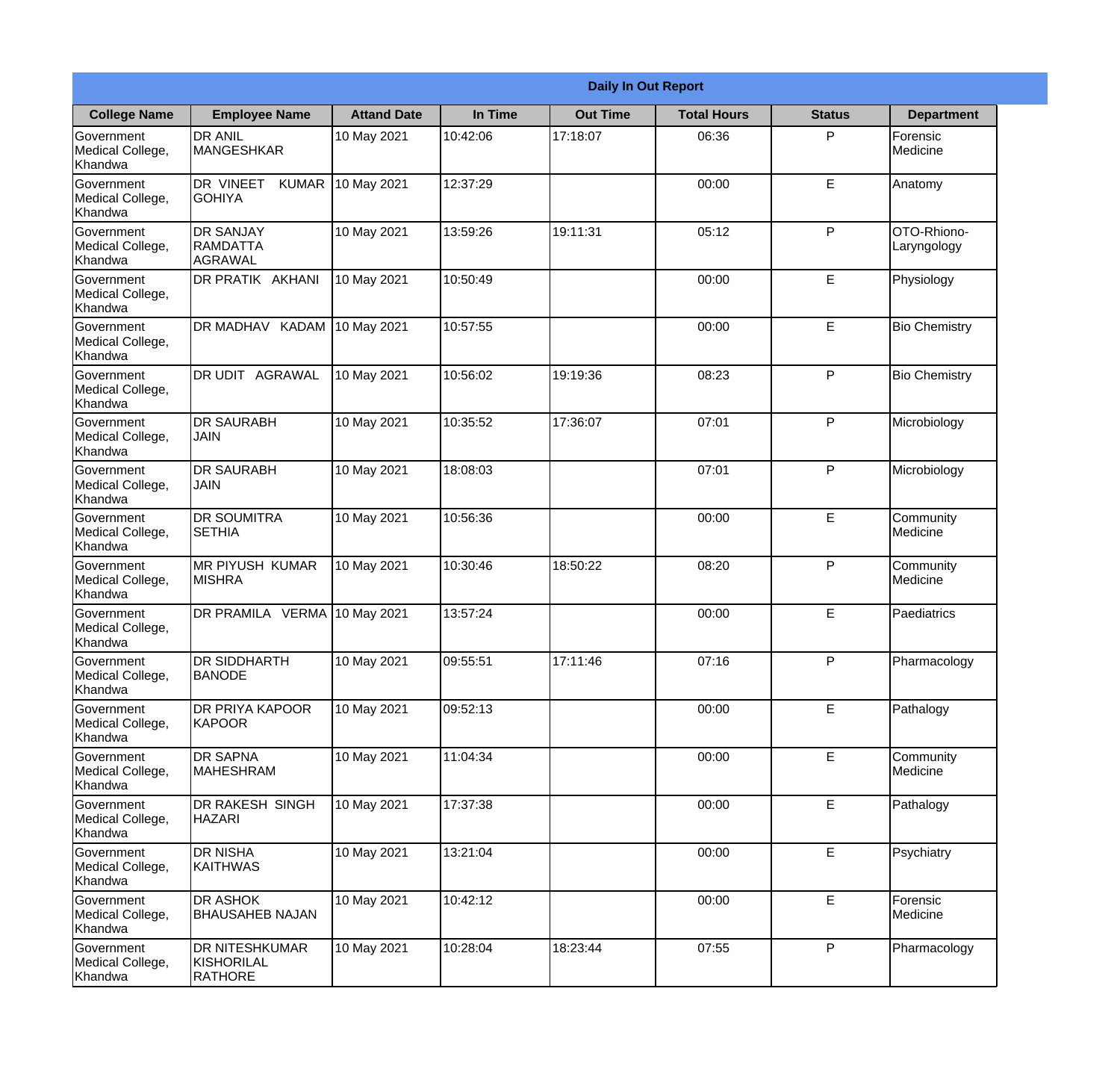| <b>Designation</b>                  | <b>Category</b>     |
|-------------------------------------|---------------------|
| Assistant Professor   Para Clinical |                     |
| Professor                           | <b>Non Clinical</b> |
| Professor                           | Clinical            |
| Assistant Professor                 | Non Clinical        |
| <b>Assistant Professor</b>          | Non Clinical        |
| Associate Professor Non Clinical    |                     |
| Associate Professor Para Clinical   |                     |
| Associate Professor Para Clinical   |                     |
| Assistant Professor   Para Clinical |                     |
| Statistician                        | Para Clinical       |
| Professor                           | Clinical            |
| Associate Professor Para Clinical   |                     |
| Demonstrator/Tutor   Para Clinical  |                     |
| Associate Professor Para Clinical   |                     |
| Professor                           | Para Clinical       |
| <b>Assistant Professor</b>          | Clinical            |
| Associate Professor   Para Clinical |                     |
| Demonstrator/Tutor                  | Para Clinical       |

## **Daily In Out Report**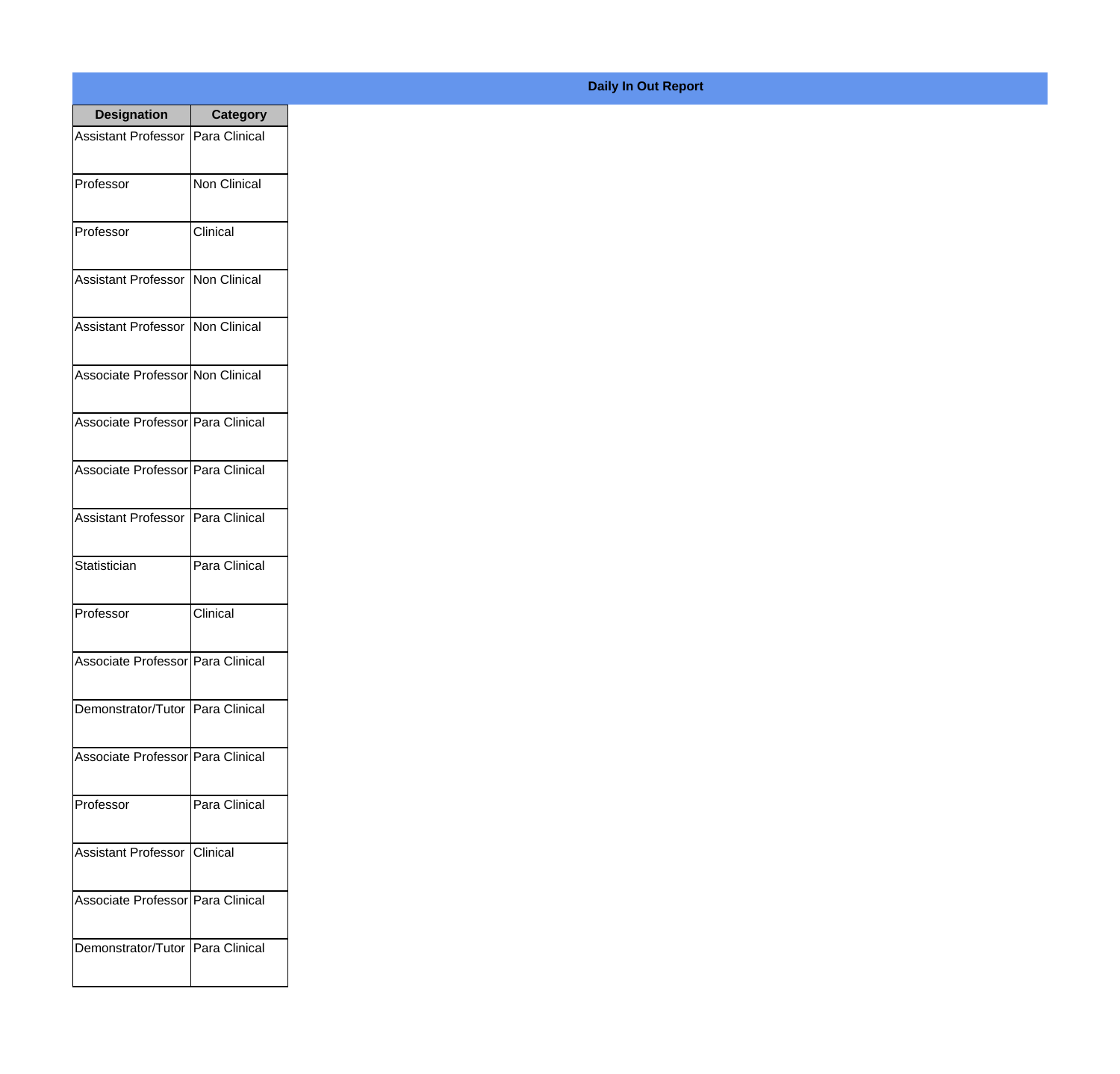|                                                  |                                           |             |           | <b>Daily In Out Report</b> |       |   |                             |
|--------------------------------------------------|-------------------------------------------|-------------|-----------|----------------------------|-------|---|-----------------------------|
| Government<br>Medical College,<br>Khandwa        | <b>IDR SANGEETA</b><br><b>ICHINCHOLE</b>  | 10 May 2021 | 10:57:26  |                            | 00:00 |   | Physiology                  |
| Government<br>Medical College,<br>Khandwa        | <b>DR NISHA MANDLOI</b><br><b>IPANWAR</b> | 10 May 2021 | 110:15:03 | 16:29:48                   | 06:14 |   | Obstetrics &<br>Gynaecology |
| <b>Government</b><br>Medical College,<br>Khandwa | <b>IDR MUKTESHWARI</b><br>IGUPTA          | 10 May 2021 | 111:45:12 | 118:10:04                  | 06:25 | ם | Pharmacology                |